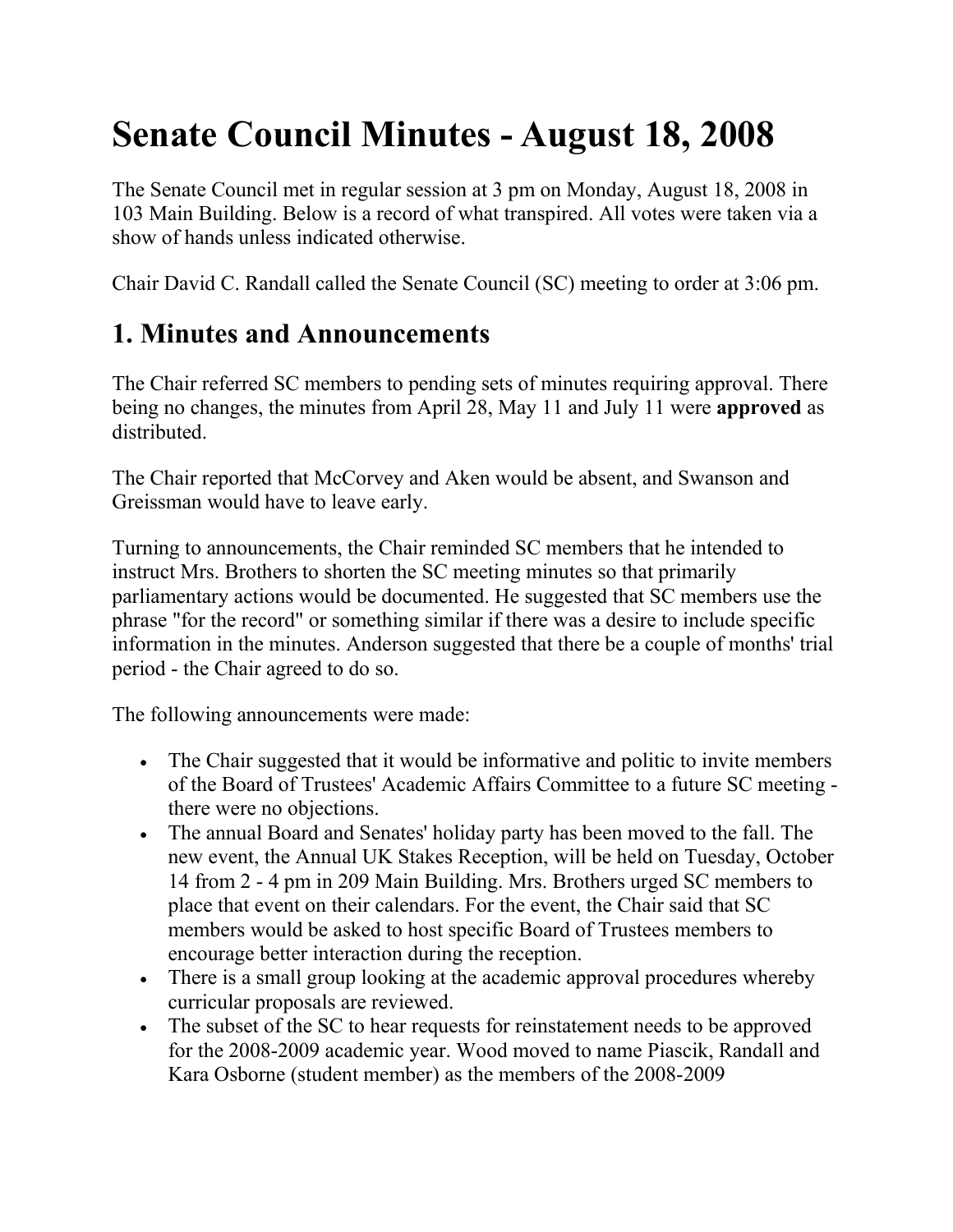Reinstatement Committee. Anderson seconded. The motion was approved by general acclimation.

- The Chair is aware that he will be contacted by Associate Provost for Faculty Affairs Heidi Anderson in the coming days/weeks to continue the effort to review college and departmental rules.
- There were two waivers the Chair reported:
	- 1. Approval on behalf of the SC and University Senate (Senate) to use Turnitin software to help prevent plagiarism and other academic offenses for a pilot period during fall 2008; and
	- 2. Approval on behalf of the SC and Senate for a handful of students who needed to have their diploma posted to their respective transcripts prior to the September BoT meeting.

SC members engaged in a brief discussion about guests for the August 25 SC meeting, when there would be an update given on what had transpired over the summer regarding gen ed reform.

#### **2. Proposed New Administrative Regulation ("Policy on Sexual Assault, Stalking and Relationship Violence") (input only - possible endorsement)**

Guests Marcy Deaton (Legal Counsel) and Tony Blanton (Student Affairs) answered questions from SC members regarding the proposed new administrative regulation. SC members offered some suggestions, including the following:

- Add language on the rights of the respondent.
- Move language about the coordinating responsibilities of the Violence Prevention Center to a more prominent location in the document.
- Ensure that language in the section on electronic messages is sufficiently clear that that sites such as Facebook and MySpace are specifically included.
- Keep the overall intent but reword the section on the rights of the complainant so that compliance can actually be documented, instead of "felt."

Swanson **moved** to forward the proposed new Administrative Regulation to the Senate with a positive endorsement, after revisions have been made. Wood **seconded**. A **vote** was taken and the motion **passed** unanimously with six in favor.

## **3. June 2008 BCTC List of Candidates for Credentials**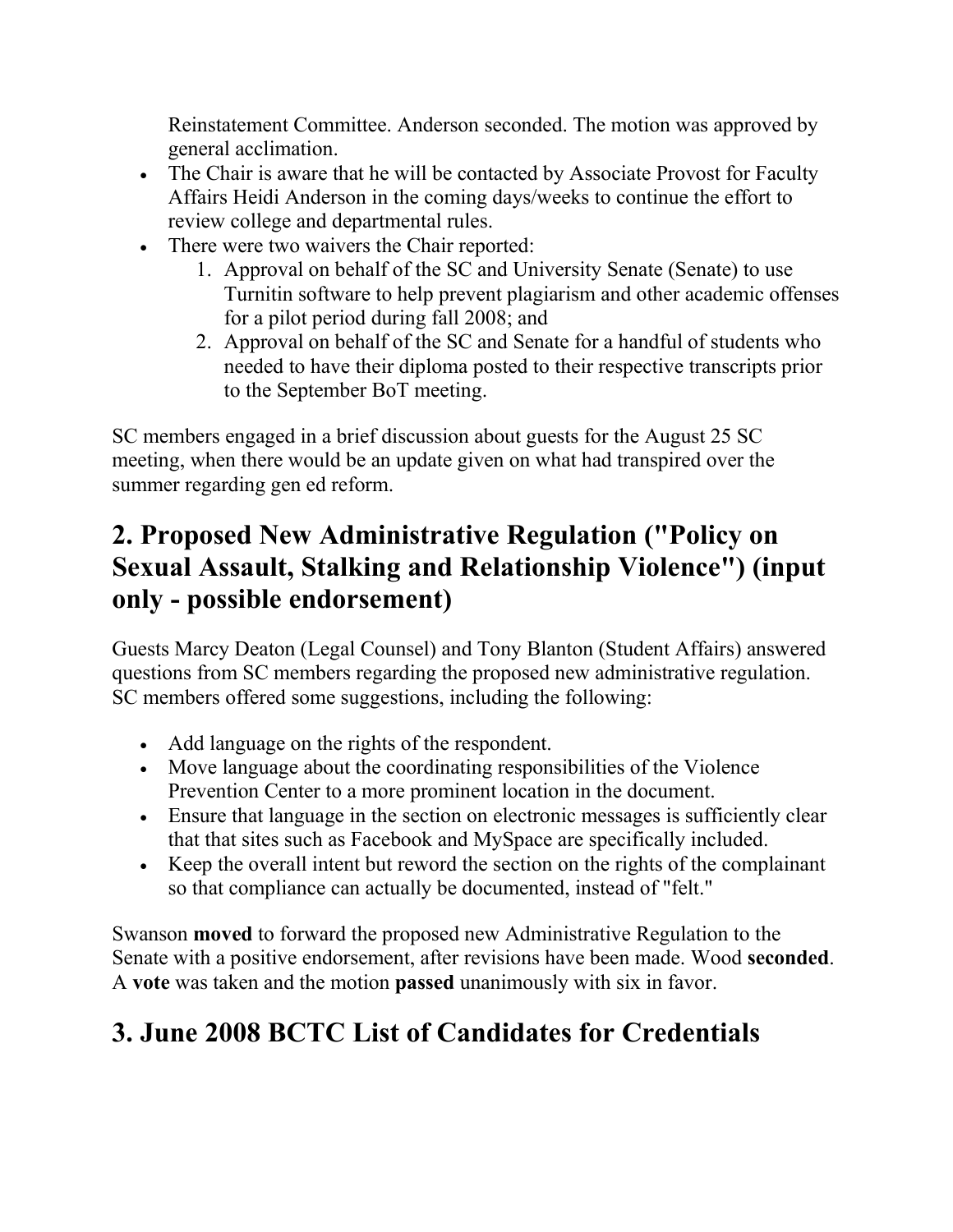Wood **moved** to approve the June 2008 BCTC list of candidates for credentials and send it to the Senate. Anderson **seconded**. A **vote** was taken and the motion **passed** unanimously with six in favor.

## **4. UK August 2008 Degree List**

Wood **moved** to approve the UK August 2008 degree list and send it to the Senate. Anderson **seconded**. A **vote** was taken and the motion **passed** unanimously with six in favor.

## **5. College of Law Program Change**

The Chair asked Michael to explain the proposal, which he did. After a brief discussion, Wood **moved** to approve the program change to the juris doctor with an effective date of fall 2008. Ford **seconded**. A **vote** was taken and the motion **passed** with five in favor and one abstaining.

#### **6. Liaisons to Undergraduate Council; Graduate Council; and Health Care Colleges Council**

The individuals listed below were identified as being able to serve as a liaison to the respective council.

Health Care Colleges Council: Debra Anderson

Graduate Council: Janet Ford

Undergraduate Council: David Randall (fall 2008) and Debra Anderson (spring 2009)

# **7. Evaluation of the Provost - Questions Discussion**

The Chair led SC members in a discussion on the various questions that could be included in the formative review of the Provost. After approximately 20 questions were identified, Mrs. Brothers was asked to email the short list of questions to SC members for a final and very quick perusal.

Before moving to the next agenda item, the Chair noted that he had forgotten to mention an announcement - he stated that he wished to attend the September meeting of SEC faculty senate chairs with an invitation for the SEC faculty senate chairs to hold their subsequent meeting on UK's campus. SC members agreed with the idea and gave it their blessing.